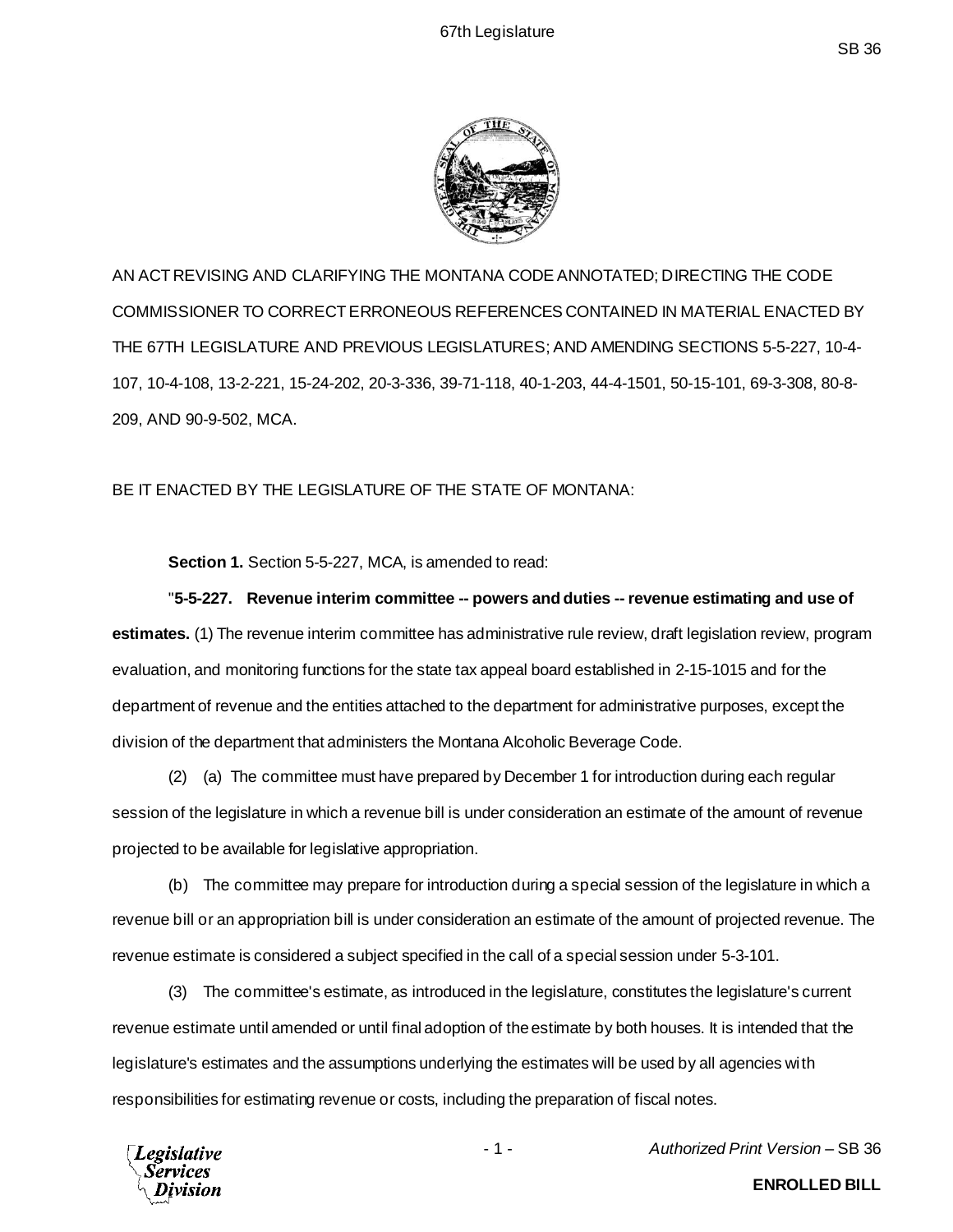(4) The legislative services division shall provide staff assistance to the committee. The committee may request the assistance of the staffs of the office of the legislative fiscal analyst, the legislative auditor, the department of revenue, and any other agency that has information regarding any of the tax or revenue bases of the state.

(5) The committee shall review tax credits [scheduled to expire] as provided in 15-30-2303."

**Section 2.** Section 10-4-107, MCA, is amended to read:

"**10-4-107. Department duties and powers -- 9-1-1 planning.** (1) There is a 9-1-1 program administered by the department.

(2) The department shall:

(a) allocate and distribute 9-1-1 fees;

(b) update the allocation and distribution of 9-1-1 fees in accordance with 10-4-305 and rules adopted pursuant to 10-4-108;

(c) provide grants in accordance with 10-4-306. In awarding the grants, the department shall review and approve requests for funding in accordance with 10-4-306.

(d) monitor the expenditure of program funds for:

- (i) 9-1-1 purposes by local and tribal governments that host public safety answering points; and
- (ii) allowable uses of grant funds by entities;
- (e) establish a statewide 9-1-1 plan in accordance with subsection (3) [and planning completed in

#### accordance with 10-4-315];

- (f) staff and fund the administrative costs of the 9-1-1 advisory council established in 10-4-105;
- (g) accept federal funds granted by congress or by executive order and gifts, grants, and donations

for the purposes of administering this chapter; and

(h) establish allowable uses of funds by local and tribal governments that host public safety answering

points that receive distributions pursuant to 10-4-305 and ensure that funds are expended only for allowable uses.

- (3) A statewide 9-1-1 plan must include:
- (a) to the maximum extent feasible the use of existing commercial communications infrastructure; and



- 2 - *Authorized Print Version* – SB 36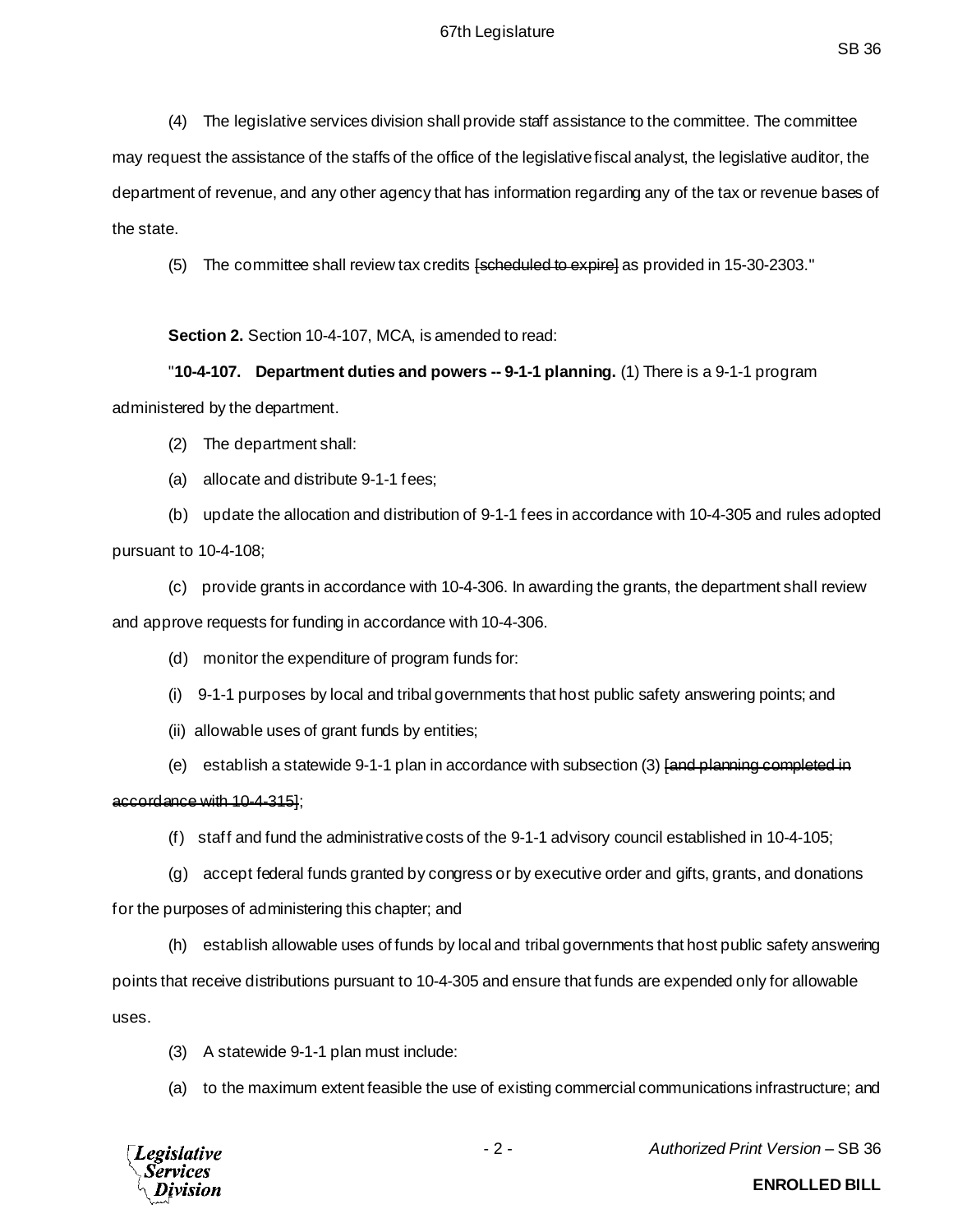(b) 9-1-1 system standards and support efforts to migrate legacy technologies to next-generation 9-1- 1 technologies when appropriate and to provide for the implementation of future 9-1-1 technologies. Any standards adopted by the department for legacy 9-1-1 technologies or principles adopted for baseline nextgeneration 9-1-1 technologies must be:

(i) flexible and graduated, while ensuring minimum service levels; and

(ii) based on industry standards.

(4) The department, in fulfilling its duties pursuant to subsection (2), may request necessary

information from local and tribal governments. If a local or tribal government does not comply with the request, the department may withhold funding distributions as provided for in 10-4-109."

**Section 3.** Section 10-4-108, MCA, is amended to read:

"**10-4-108. Rulemaking authority.** (1) The department shall adopt rules to implement the provisions of this chapter. The rules must include but are not limited to:

- (a) distribution procedures for funding authorized in 10-4-305(1);
- (b) procedures for grant funding authorized in 10-4-306. The rules for grant funding must include but

are not limited to:

- (i) eligibility requirements for entities applying for grants;
- (ii) criteria for awarding grants; and
- (iii) reporting procedures for grant recipients.
- (c) postdisbursement activities by the department to monitor the use of funding by entities, including:
- (i) reporting requirements; and
- (ii) procedures for repayment of funds expended on activities determined not to meet eligibility

requirements.

- (2) The department shall adopt rules including but not limited to:
- (a) technology standards, based on industry standards and a statewide 9-1-1 plan [pursuant to 10-4-

315], to ensure that public safety answering points meet minimum 9-1-1 services levels; and

(b) baseline next-generation 9-1-1 principles to facilitate the appropriate deployment of baseline nextgeneration 9-1-1.



- 3 - *Authorized Print Version* – SB 36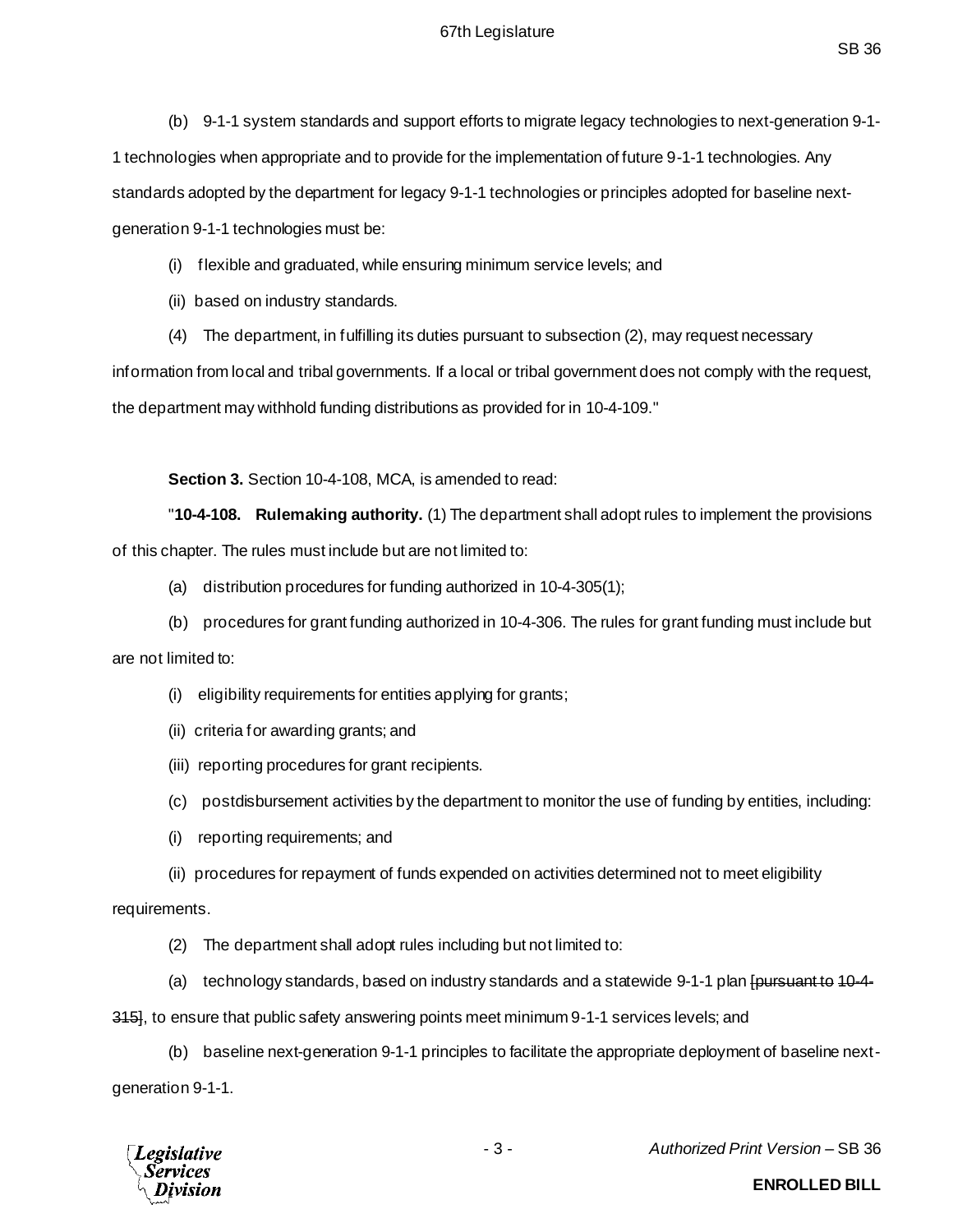(3) (a) Before January 1, 2022, the department shall adopt rules for the allocation and distribution of funds in the account provided for in 10-4-304(2)(a) in accordance with 10-4-305(2) and (3) to local and tribal government entities that host public safety answering points.

(b) The rules adopted for allocation must be based on the official final decennial census figures and must ensure that each local and tribal government entity that hosts a public safety answering point receives funding. The allocation must account for:

(i) historic allocations provided to a local or tribal government entity that hosts a public safety answering point;

(ii) the population of counties, cities, Indian reservations, or other government entities served by the public safety answering point;

(iii) population trends; and

(iv) other factors determined by the department, in consultation with the 9-1-1 advisory council provided for in 10-4-105, critical to the funding allocation.

(c) The department's allocation may not distribute funds in a manner that discourages public safety answering points from consolidating or combining.

(4) The department shall adopt rules in accordance with the Montana Administrative Procedure Act provided for in Title 2, chapter 4, to implement the provisions of this section."

### **Section 4.** Section 13-2-221, MCA, is amended to read:

"**13-2-221. Agency-based registration.** (1) Qualified individuals must be given the opportunity to register to vote when applying for or receiving services or assistance:

(a) at an agency that provides public assistance;

(b) at or through an agency that provides state-funded programs primarily engaged in providing

services to persons with disabilities; or

- (c) at another agency designated by the secretary of state with the consent of the agency.
- (2) Agency-based registration sites must:
- (a) distribute application for voter registration forms with each application for services or assistance;

and



- 4 - *Authorized Print Version* – SB 36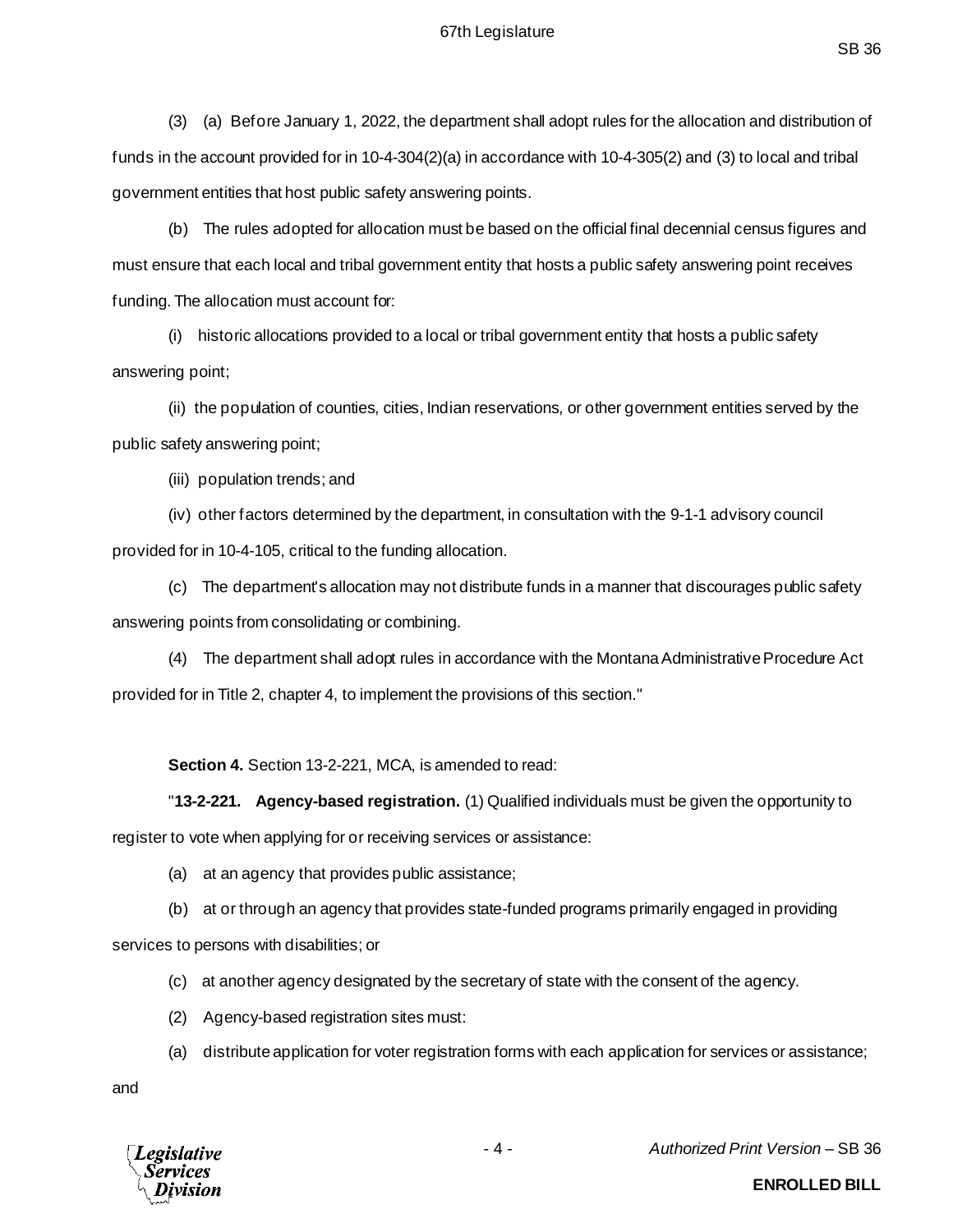(b) assist an applicant in completing an application for voter registration form unless the applicant refuses assistance.

(3) The completed application for voter registration form must be transmitted by the agency to the election administrator of the county of the elector's residence within the time period specified by 42 U.S.C. 1973gg, et seq Title 52, chapter 205, U.S.C.

(4) As used in this section, "agency" means a state agency as defined in 2-4-102(2)(a) or an office of a city, county, consolidated city-county government, or town."

**Section 5.** Section 15-24-202, MCA, is amended to read:

"**15-24-202. Payment of tax -- interest and penalty -- display of tax-paid sticker.** (1) (a) The owner of a mobile home, manufactured home, or housetrailer that is not taxed as an improvement, as improvements are defined in 15-1-101, shall pay the personal property tax in two payments, except as provided in 10-1-606 or 15-24-206.

(b) The first payment is due on or before May 31 or within 30 days from the date of the notice of taxes due, whichever is later.

(c) The second payment is due no later than November 30 of the year in which the property is assessed.

(d) If not paid on or before the date due, the tax is considered delinquent and subject to the penalty and interest provisions in 15-16-102 applicable to other delinquent property taxes. The penalty must be assessed and interest begins to accrue on the first day of delinquency.

(2) Upon request, the treasurer shall notify a lienholder if taxes on a mobile home, manufactured home, or housetrailer have not been paid.

(3) Taxes assessed against a mobile home, manufactured home, or housetrailer after the second payment date must be prorated to reflect the remaining portion of the tax year. The prorated taxes must be added to the following year's tax roll and, except as provided in 15-24-206, are due with and must be collected with the first payment due in that year.

(4) The department shall issue tax-paid stickers to the county treasurers. A treasurer shall issue a taxpaid sticker to the owner of a mobile home, manufactured home, or housetrailer that is to be moved and on



- 5 - *Authorized Print Version* – SB 36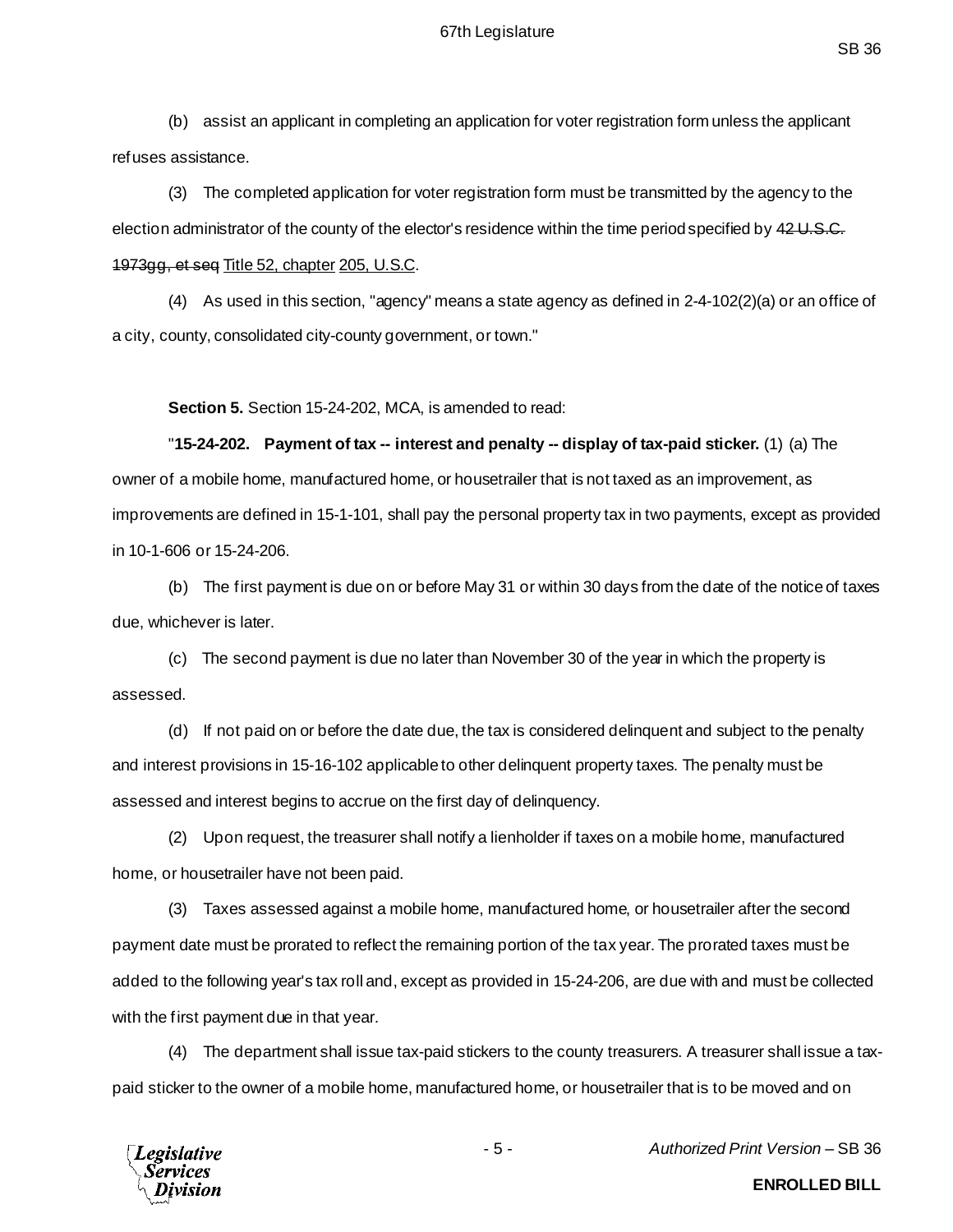which all taxes, interest, and penalties have been paid in full unless the exceptions in 15-24-206(3), 15-24-209, or 15-24-212 apply. Prior to and while in the process of moving the mobile home, manufactured home, or housetrailer, the owner shall display the tax-paid sticker, which must be visible from the exterior of the mobile home, manufactured home, or housetrailer.

(5) A mobile home, or manufactured home, or housetrailer movement declaration of destination provided for in 15-24-206 may not be issued unless:

- (a) the taxes have been paid in full to the county treasurer; or
- (b) the exceptions in 15-24-206(3), 15-24-209, or 15-24-212 apply.

(6) On the movement of a mobile home, manufactured home, or housetrailer in violation of this part, the county treasurer for the county where the mobile home, manufactured home, or housetrailer first comes to rest shall issue a written notice to the owner, showing the amount of delinquent taxes, special assessments, penalties, and interest due. In addition to the penalties provided in 15-16-102, 20% or \$50, whichever is greater, must be added to the delinquent taxes as penalty for violation of this part. On receipt of the delinquent taxes, special assessments, penalties, and interest, the county treasurer shall forward all delinquent taxes, special assessments, penalties, and interest collected under 15-16-102 to the county treasurer for the county of origin. The county of destination shall retain the penalty."

**Section 6.** Section 20-3-336, MCA, is amended to read:

"**20-3-336. Single-member trustee districts -- legislative intent -- minority defined.** (1) It is the intent of the legislature to provide a board of trustees of a school district with the option to:

(a) review the voting and population patterns of minorities of the school district, as determined by the most recent federal decennial census, voting records, and other pertinent information; and

(b) create single-member trustee districts within the school district:

(i) if the board determines that the present trustee selection process does not serve the best interests of the electors of the district or ensure that the access of minority populations to the political process is not diluted in contravention of federal law; or

- (ii) pursuant to a petition as provided in 20-3-337.
- (2) "Minority", as used in 20-3-337 and this section, means a minority whose rights are protected



- 6 - *Authorized Print Version* – SB 36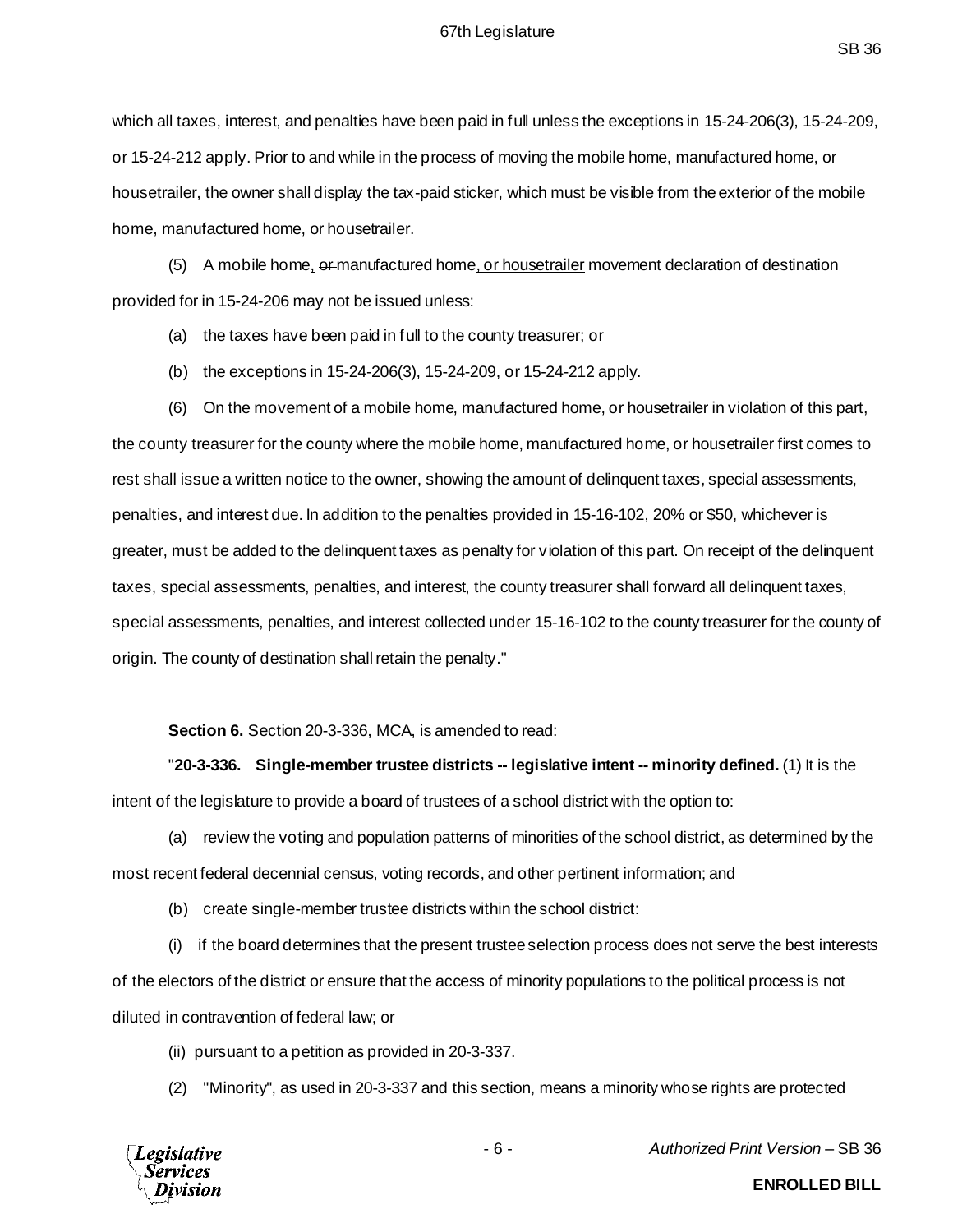under section 2 of the Voting Rights Act of 1965,  $(42 \text{ U.S.C. } 197352 \text{ U.S.C. } 10301)$ , as amended."

**Section 7.** Section 39-71-118, MCA, is amended to read:

# "**39-71-118. Employee, worker, volunteer, volunteer firefighter, and volunteer emergency care provider defined -- election of coverage.** (1) As used in this chapter, the term "employee" or "worker" means:

(a) each person in this state, including a contractor other than an independent contractor, who is in the service of an employer, as defined by 39-71-117, under any appointment or contract of hire, expressed or implied, oral or written. The terms include aliens and minors, whether lawfully or unlawfully employed, and all of the elected and appointed paid public officers and officers and members of boards of directors of quasi-public or private corporations, except those officers identified in 39-71-401(2), while rendering actual service for the corporations for pay. Casual employees, as defined by 39-71-116, are included as employees if they are not otherwise covered by workers' compensation and if an employer has elected to be bound by the provisions of the compensation law for these casual employments, as provided in 39-71-401(2). Household or domestic employment is excluded.

(b) any juvenile who is performing work under authorization of a district court judge in a delinquency prevention or rehabilitation program;

(c) a person who is receiving on-the-job vocational rehabilitation training or other on-the-job training under a state or federal vocational training program, whether or not under an appointment or contract of hire with an employer, as defined in 39-71-117, and, except as provided in subsection  $(9)$   $(7)$ , whether or not receiving payment from a third party. However, this subsection (1)(c) does not apply to students enrolled in vocational training programs, as outlined in this subsection, while they are on the premises of a public school or community college.

(d) an aircrew member or other person who is employed as a volunteer under 67-2-105;

(e) a person, other than a juvenile as described in subsection (1)(b), who is performing community service for a nonprofit organization or association or for a federal, state, or local government entity under a court order, or an order from a hearings officer as a result of a probation or parole violation, whether or not under appointment or contract of hire with an employer, as defined in 39-71-117, and whether or not receiving payment from a third party. For a person covered by the definition in this subsection (1)(e):

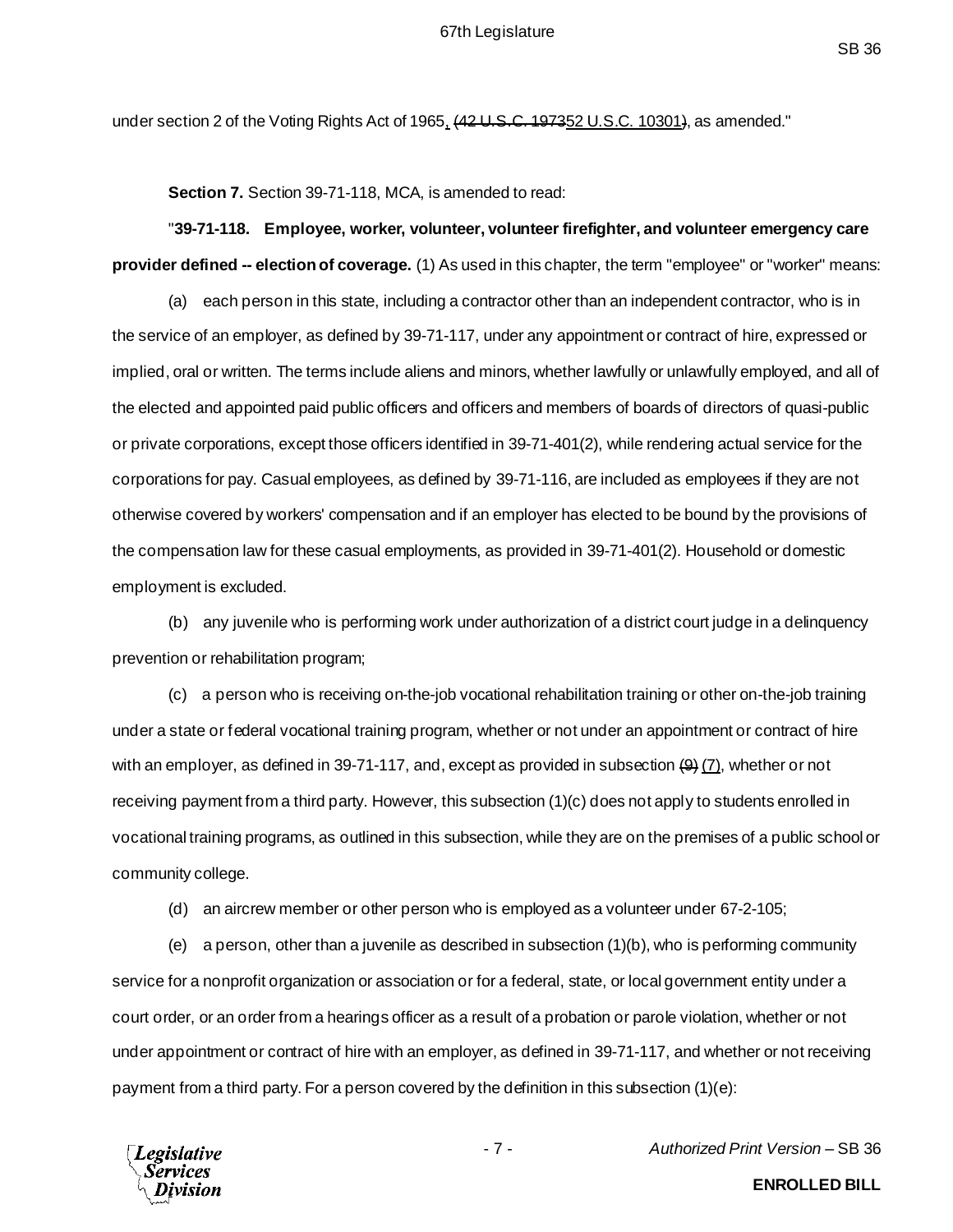#### 67th Legislature

SB 36

(i) compensation benefits must be limited to medical expenses pursuant to 39-71-704 and an impairment award pursuant to 39-71-703 that is based upon the minimum wage established under Title 39, chapter 3, part 4, for a full-time employee at the time of the injury; and

(ii) premiums must be paid by the employer, as defined in 39-71-117(3), and must be based upon the minimum wage established under Title 39, chapter 3, part 4, for the number of hours of community service required under the order from the court or hearings officer.

(f) an inmate working in a federally certified prison industries program authorized under 53-30-132;

(g) a volunteer firefighter as described in 7-33-4109 or a person who provides ambulance services under Title 7, chapter 34, part 1;

(h) a person placed at a public or private entity's worksite pursuant to 53-4-704. The person is considered an employee for workers' compensation purposes only. The department of public health and human services shall provide workers' compensation coverage for recipients of cash assistance, as defined in 53-4- 201, or for participants in the food stamp program, as defined in 53-2-902, who are placed at public or private worksites through an endorsement to the department of public health and human services' workers' compensation policy naming the public or private worksite entities as named insureds under the policy. The endorsement may cover only the entity's public assistance participants and may be only for the duration of each participant's training while receiving cash assistance or while participating in the food stamp program under a written agreement between the department of public health and human services and each public or private entity. The department of public health and human services may not provide workers' compensation coverage for individuals who are covered for workers' compensation purposes by another state or federal employment training program. Premiums and benefits must be based upon the wage that a probationary employee is paid for work of a similar nature at the assigned worksite.

(i) subject to subsection (11), a member of a religious corporation, religious organization, or religious trust while performing services for the religious corporation, religious organization, or religious trust, as described in 39-71-117(1)(d).

(2) The terms defined in subsection (1) do not include a person who is:

(a) performing voluntary service at a recreational facility and who receives no compensation for those services other than meals, lodging, or the use of the recreational facilities;

**Legislative** 

- 8 - *Authorized Print Version* – SB 36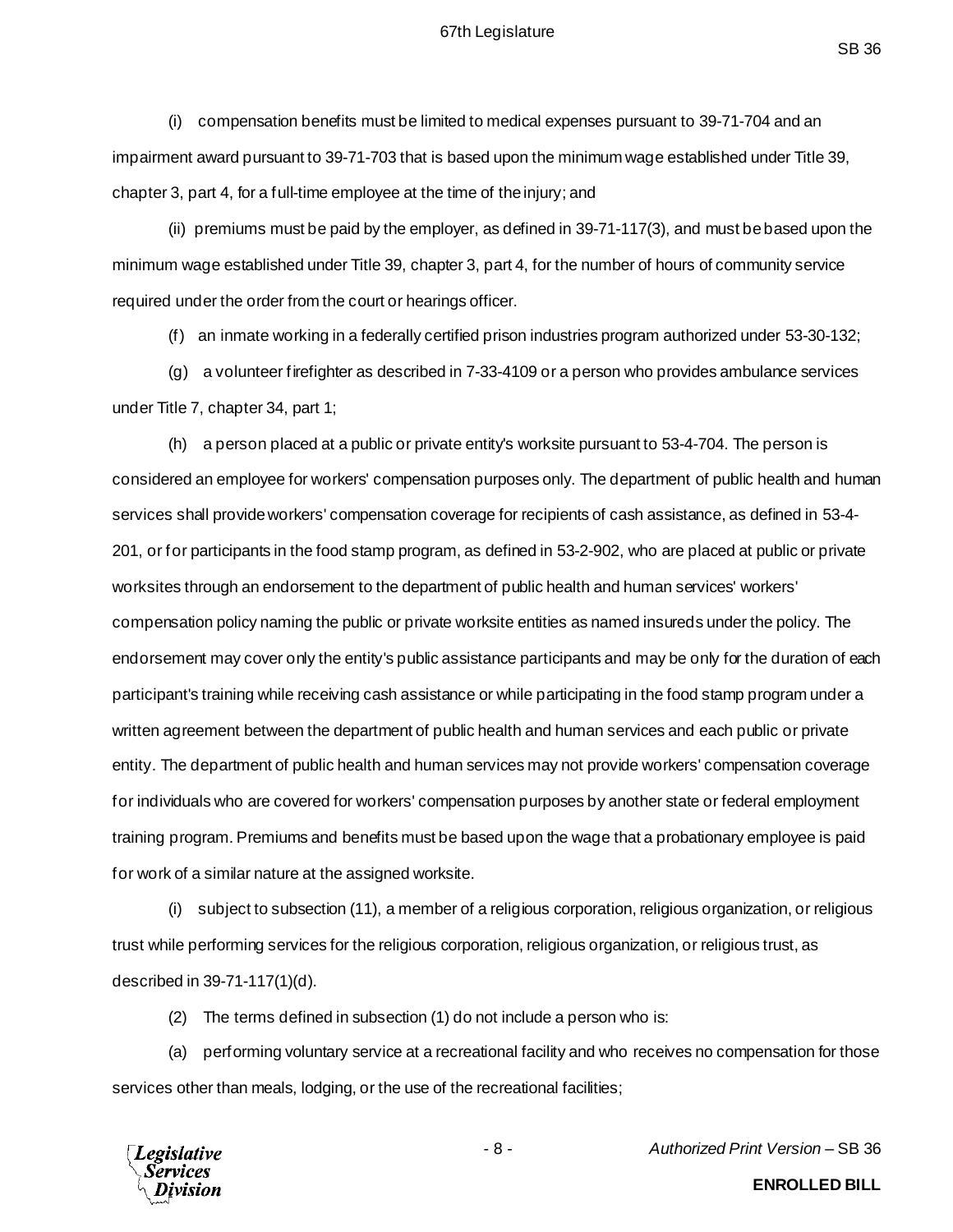(b) performing services as a volunteer, except for a person who is otherwise entitled to coverage under the laws of this state. As used in this subsection (2)(b), "volunteer" means a person who performs services on behalf of an employer, as defined in 39-71-117, but who does not receive wages as defined in 39- 71-123.

(c) serving as a foster parent, licensed as a foster care provider in accordance with 52-2-621, and providing care without wage compensation to no more than six foster children in the provider's own residence. The person may receive reimbursement for providing room and board, obtaining training, respite care, leisure and recreational activities, and providing for other needs and activities arising in the provision of in-home foster care.

(d) performing temporary agricultural work for an employer if the person performing the work is otherwise exempt from the requirement to obtain workers' compensation coverage under 39-71-401(2)(r) with respect to a company that primarily performs agricultural work at a fixed business location or under 39-71- 401(2)(d) and is not required to obtain an independent contractor's exemption certificate under 39-71-417 because the person does not regularly perform agricultural work away from the person's own fixed business location. For the purposes of this subsection, the term "agricultural" has the meaning provided in 15-1- 101(1)(a).

(3) With the approval of the insurer, an employer may elect to include as an employee under the provisions of this chapter a volunteer as defined in subsection (2)(b) or a volunteer firefighter as defined in 7- 33-4510.

(4) (a) If the employer is a partnership, limited liability partnership, sole proprietor, or a membermanaged limited liability company, the employer may elect to include as an employee within the provisions of this chapter any member of the partnership or limited liability partnership, the owner of the sole proprietorship, or any member of the limited liability company devoting full time to the partnership, limited liability partnership, proprietorship, or limited liability company business.

(b) In the event of an election, the employer shall serve upon the employer's insurer written notice naming the partners, sole proprietor, or members to be covered and stating the level of compensation coverage desired by electing the amount of wages to be reported, subject to the limitations in subsection (4)(d). A partner, sole proprietor, or member is not considered an employee within this chapter until notice has been



- 9 - *Authorized Print Version* – SB 36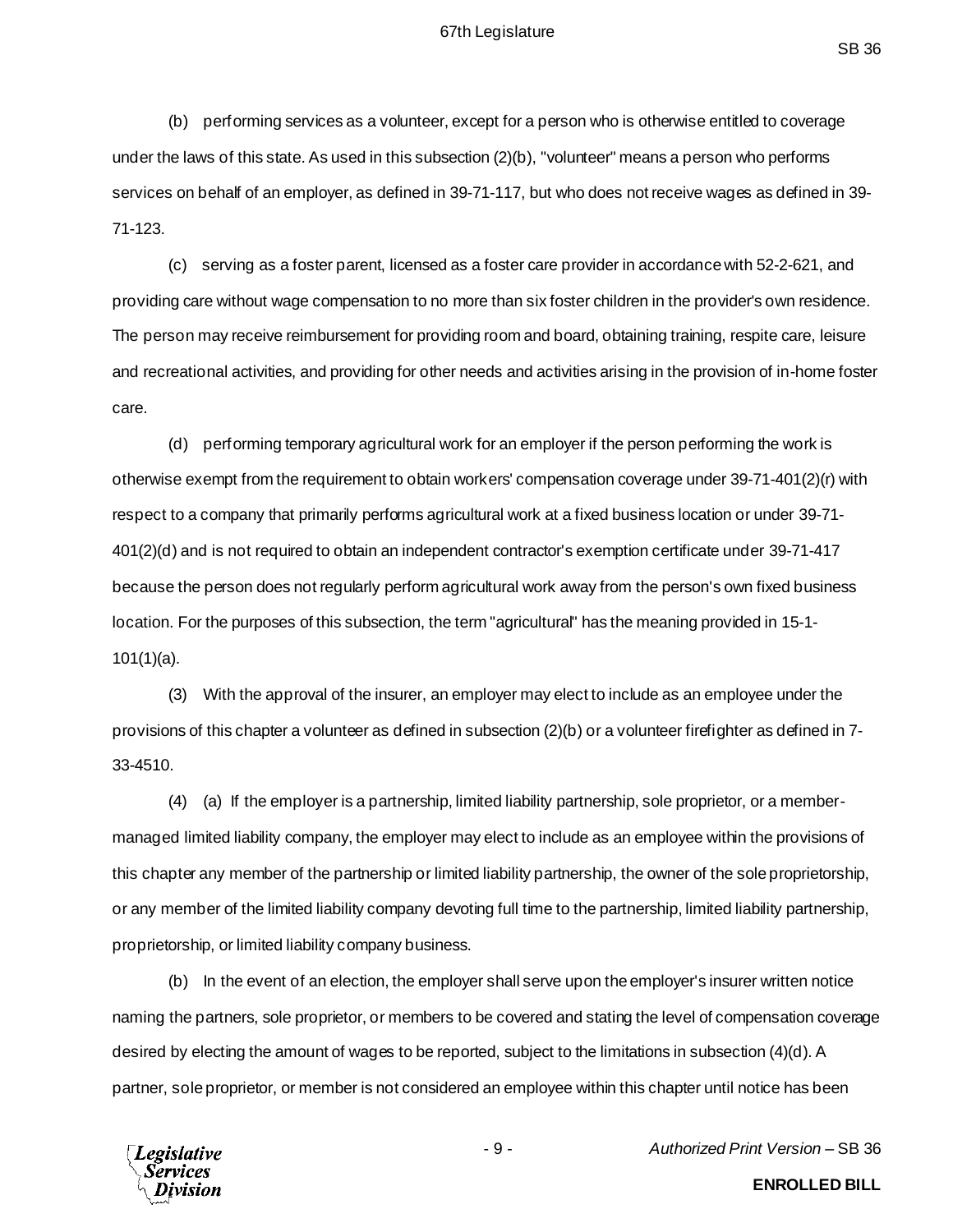given.

(c) A change in elected wages must be in writing and is effective at the start of the next quarter following notification.

(d) All weekly compensation benefits must be based on the amount of elected wages, subject to the minimum and maximum limitations of this subsection (4)(d). For premium ratemaking and for the determination of the weekly wage for weekly compensation benefits, the electing employer may elect an amount of not less than \$900 a month and not more than 1 1/2 times the state's average weekly wage.

(5) (a) If the employer is a quasi-public or a private corporation or a manager-managed limited liability company, the employer may elect to include as an employee within the provisions of this chapter any corporate officer or manager exempted under 39-71-401(2).

(b) In the event of an election, the employer shall serve upon the employer's insurer written notice naming the corporate officer or manager to be covered and stating the level of compensation coverage desired by electing the amount of wages to be reported, subject to the limitations in subsection (5)(d). A corporate officer or manager is not considered an employee within this chapter until notice has been given.

(c) A change in elected wages must be in writing and is effective at the start of the next quarter following notification.

(d) For the purposes of an election under this subsection (5), all weekly compensation benefits must be based on the amount of elected wages, subject to the minimum and maximum limitations of this subsection (5)(d). For premium ratemaking and for the determination of the weekly wage for weekly compensation benefits, the electing employer may elect an amount of not less than \$200 a week and not more than 1 1/2 times the state's average weekly wage.

(6) Except as provided in Title 39, chapter 8, an employee or worker in this state whose services are furnished by a person, association, contractor, firm, limited liability company, limited liability partnership, or corporation, other than a temporary service contractor, to an employer, as defined in 39-71-117, is presumed to be under the control and employment of the employer. This presumption may be rebutted as provided in 39-71- 117(3).

(7) A student currently enrolled in an elementary, secondary, or postsecondary educational institution who is participating in work-based learning activities and who is paid wages by the educational institution or



- 10 - *Authorized Print Version* – SB 36

**ENROLLED BILL**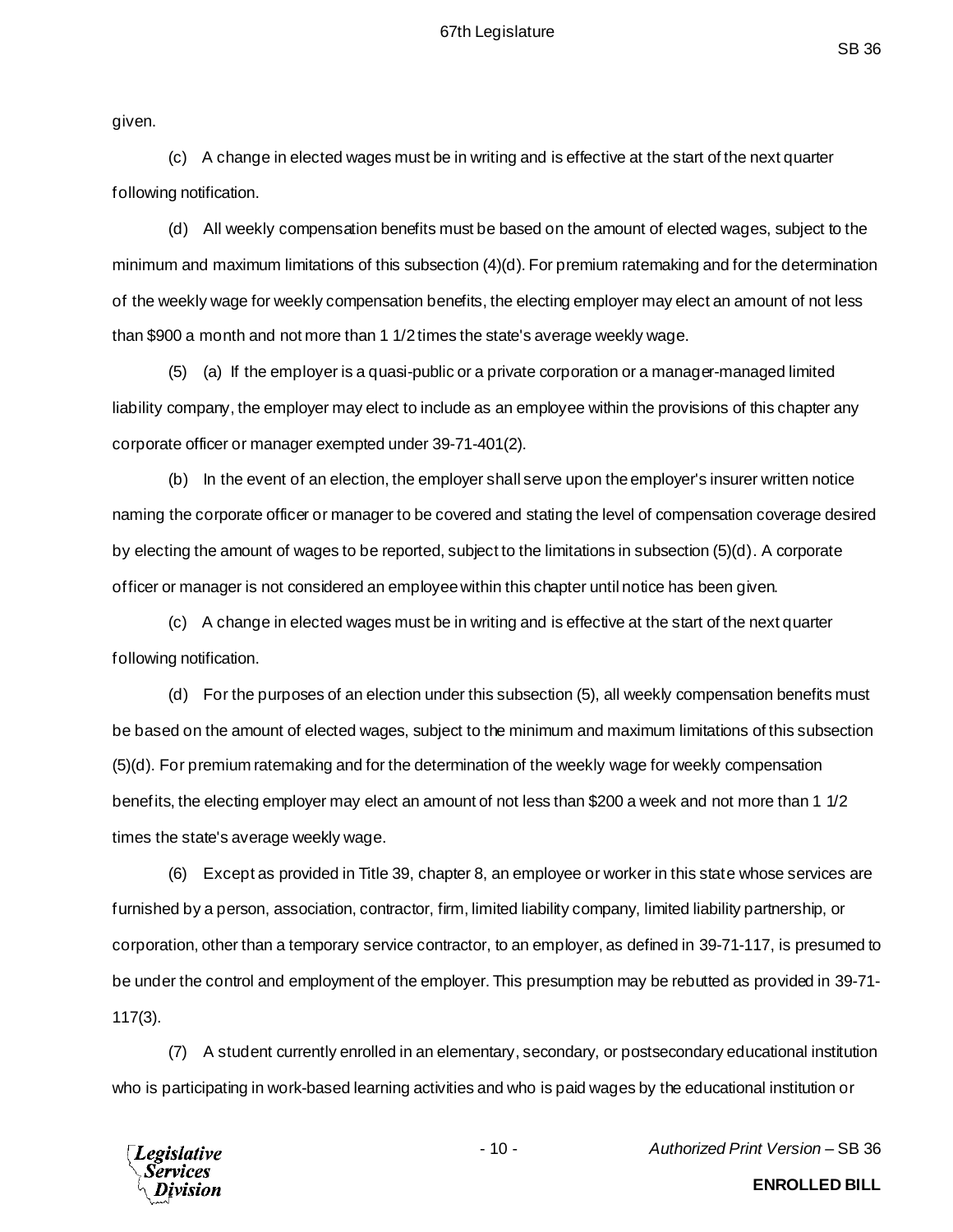business partner is the employee of the entity that pays the student's wages for all purposes under this chapter. A student who is not paid wages by the business partner or the educational institution is a volunteer and is subject to the provisions of this chapter.

(8) For purposes of this section, an "employee or worker in this state" means:

(a) a resident of Montana who is employed by an employer and whose employment duties are primarily carried out or controlled within this state;

(b) a nonresident of Montana whose principal employment duties are conducted within this state on a regular basis for an employer;

(c) a nonresident employee of an employer from another state engaged in the construction industry, as defined in 39-71-116, within this state; or

(d) a nonresident of Montana who does not meet the requirements of subsection (8)(b) and whose employer elects coverage with an insurer that allows an election for an employer whose:

(i) nonresident employees are hired in Montana;

(ii) nonresident employees' wages are paid in Montana;

(iii) nonresident employees are supervised in Montana; and

(iv) business records are maintained in Montana.

(9) An insurer may require coverage for all nonresident employees of a Montana employer who do not meet the requirements of subsection (8)(b) or (8)(d) as a condition of approving the election under subsection (8)(d).

(10) (a) An ambulance service not otherwise covered by subsection  $(1)(g)$  or a paid or volunteer nontransporting medical unit, as defined in 50-6-302, in service to a town, city, or county may elect to include as an employee within the provisions of this chapter a volunteer emergency care provider who serves public safety through the ambulance service not otherwise covered by subsection (1)(g) or the paid or volunteer nontransporting medical unit. The ambulance service or nontransporting medical unit may purchase workers' compensation coverage from any entity authorized to provide workers' compensation coverage under plan No. 1, 2, or 3 as provided in this chapter.

(b) If there is an election under subsection (10)(a), the employer shall report payroll for all volunteer emergency care providers for premium and weekly benefit purposes based on the number of volunteer hours of



- 11 - *Authorized Print Version* – SB 36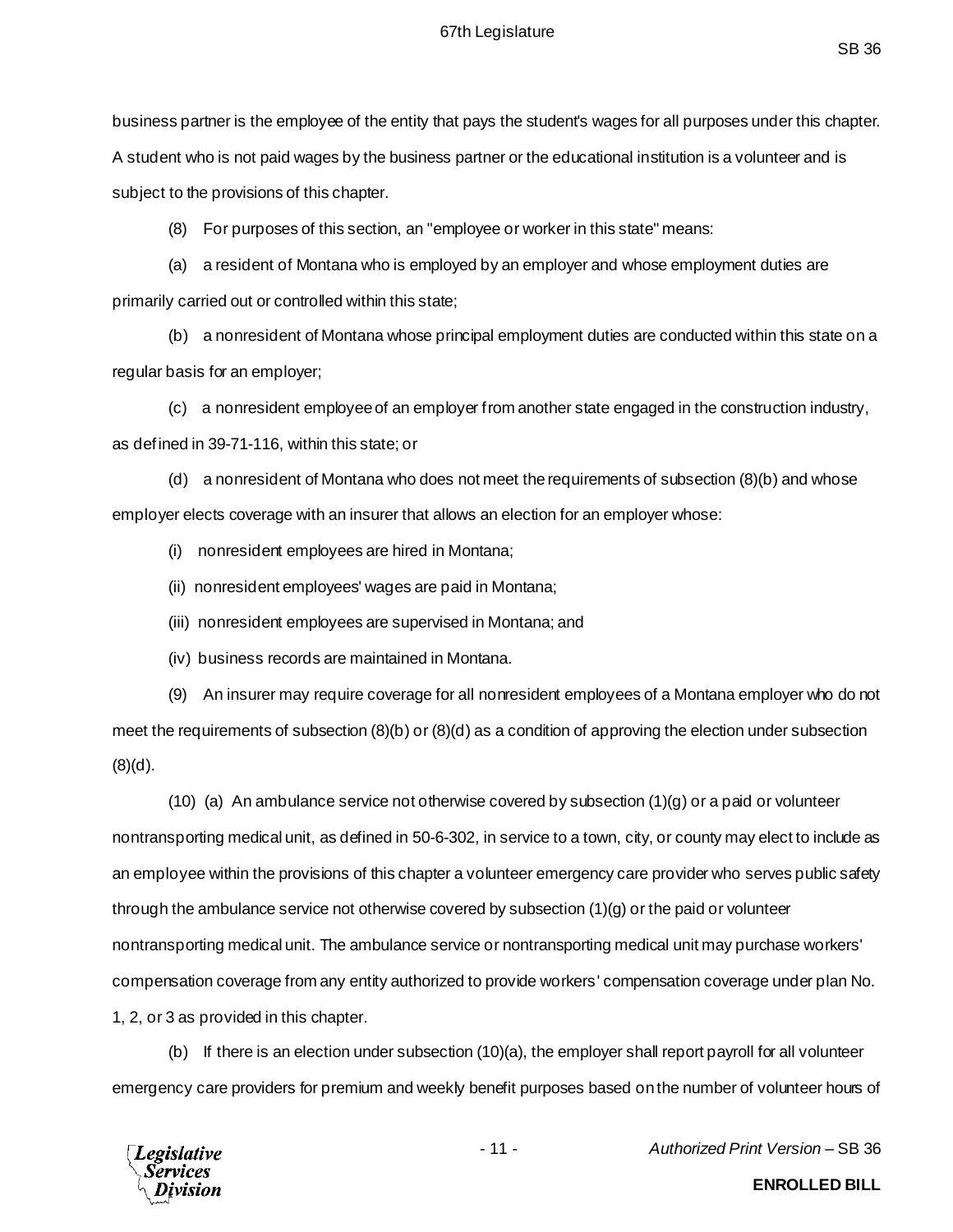each emergency care provider, but no more than 60 hours, times the state's average weekly wage divided by 40 hours.

(c) An ambulance service not otherwise covered by subsection  $(1)(q)$  or a paid or volunteer nontransporting medical unit, as defined in 50-6-302, may make a separate election to provide benefits as described in this subsection (10) to a member who is either a self-employed sole proprietor or partner who has elected not to be covered under this chapter, but who is covered as a volunteer emergency care provider pursuant to subsection (10)(a). When injured in the course and scope of employment as a volunteer emergency care provider, a member may instead of the benefits described in subsection (10)(b) be eligible for benefits at an assumed wage of the minimum wage established under Title 39, chapter 3, part 4, for 2,080 hours a year. If the separate election is made as provided in this subsection (10), payroll information for those self-employed sole proprietors or partners must be reported and premiums must be assessed on the assumed weekly wage.

(d) A volunteer emergency care provider who receives workers' compensation coverage under this section may not receive disability benefits under Title 19, chapter 17, if the individual is also eligible as a volunteer firefighter.

(e) An ambulance service not otherwise covered by subsection (1)(g) or a nontransporting medical unit, as defined in 50-6-302, that does not elect to purchase workers' compensation coverage for its volunteer emergency care providers under the provisions of this section shall annually notify its volunteer emergency care providers that coverage is not provided.

(f) (i) The term "volunteer emergency care provider" means a person who is licensed by the board of medical examiners as provided in Title 50, chapter 6, part 2, and who serves the public through an ambulance service not otherwise covered by subsection (1)(g) or a paid or volunteer nontransporting medical unit, as defined in 50-6-302, in service to a town, city, or county.

(ii) The term does not include a volunteer emergency care provider who serves an employer as defined in 7-33-4510.

(g) The term "volunteer hours" means the time spent by a volunteer emergency care provider in the service of an employer or as a volunteer for a town, city, or county, including but not limited to training time, response time, and time spent at the employer's premises.

(11) The definition of "employee" or "worker" in subsection (1)(i) is limited to implementing the



- 12 - *Authorized Print Version* – SB 36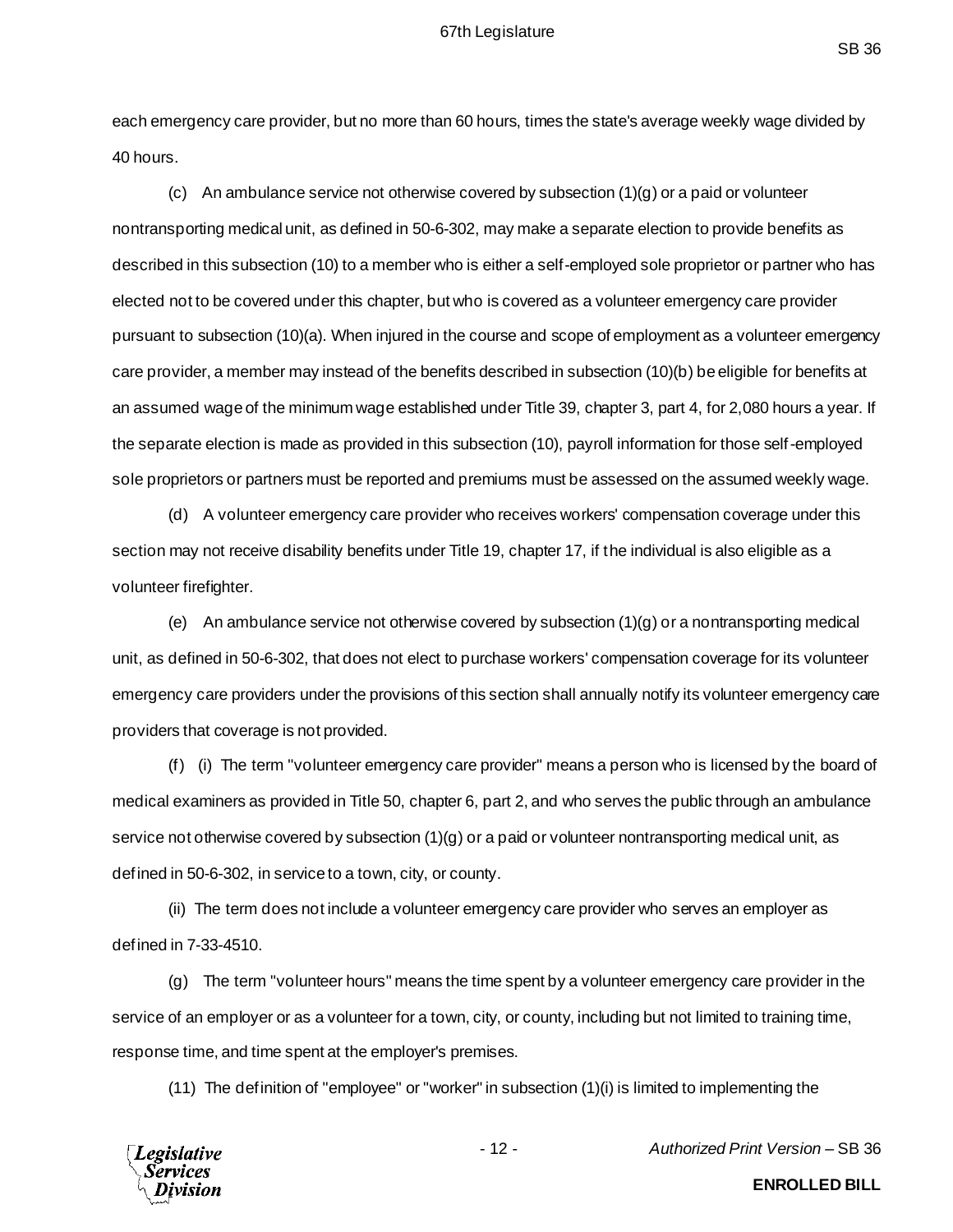administrative purposes of this chapter and may not be interpreted or construed to create an employment relationship in any other context."

#### **Section 8.** Section 40-1-203, MCA, is amended to read:

"**40-1-203. Proof of age.** Before a person authorized by law to issue marriage licenses may issue a marriage license, each applicant for a license shall provide a birth certificate or other satisfactory evidence of age [and, if the applicant is a minor, the approval required by 40-1-213] and, if the applicant is a minor, the approval required by 40-1-213."

**Section 9.** Section 44-4-1501, MCA, is amended to read:

"**44-4-1501. Human trafficking hotline -- creation of poster -- rulemaking.** (1) (a) The department of justice shall create a poster that provides information regarding the national human trafficking resource center hotline. The poster must be at least 8 1/2 inches by 11 inches in size, must include, if available, a quick response code that is provided by the national human trafficking resource center for access by mobile devices, and must include the following statement:

"If you or someone you know is being forced to engage in any activity and cannot leave--whether it is commercial sex, housework, farm work, or any other activity--call the National Human Trafficking Resource Center Hotline at 1-888-373-7888 to access help and services.

Victims of human trafficking are protected under U.S. and Montana law.

The toll-free hotline is:

- Available 24 hours a day, 7 days a week;
- Toll-free;
- Operated by a nonprofit, nongovernmental organization;
- Anonymous and confidential;
- Accessible in 170 languages; and
- Able to provide help, referral to services, training, and general information."

(b) The statement provided in subsection (1)(a) must appear on each poster in English, Spanish, and any other language that is required for voting materials under the federal Voting Rights Act, 42 U.S.C. 1973aa-



- 13 - *Authorized Print Version* – SB 36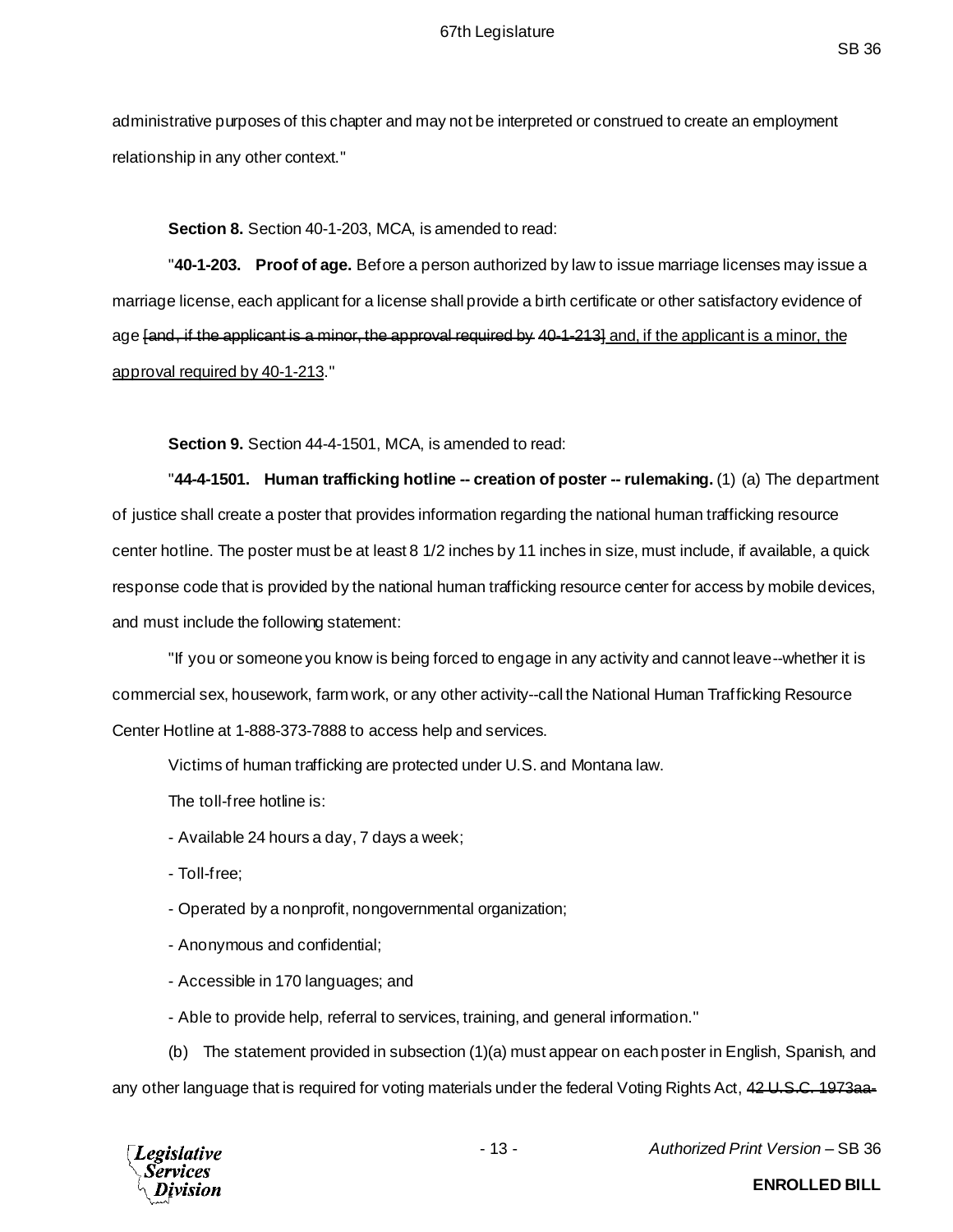#### 1a 52 U.S.C. 10503.

(2) (a) The department of justice shall provide a copy of the poster to persons and entities that the department of justice determines by rule should receive the poster.

(b) The department shall make a copy of the poster available for print on its website.

(3) The department of justice shall request that any person or entity receiving a copy of the poster display the poster in a location that is accessible to employees and members of the public."

**Section 10.** Section 50-15-101, MCA, is amended to read:

"**50-15-101. Definitions.** Unless the context requires otherwise, in parts 1 through 4, the following definitions apply:

(1) "Advanced practice registered nurse" means an individual who has been certified as an advanced practice registered nurse as provided in 37-8-202.

(2) "Authorized representative" means a person:

(a) designated by an individual, in a notarized written document, to have access to the individual's vital records;

(b) who has a general power of attorney for an individual; or

(c) appointed by a court to manage the personal or financial affairs of an individual.

(3) "Dead body" means a human body or parts of a human body from which it reasonably may be concluded that death occurred.

(4) "Department" means the department of public health and human services provided for in 2-15- 2201.

(5) "Dissolution of marriage" means a marriage terminated pursuant to Title 40, chapter 4, part 1.

(6) "Fetal death" means death of the fetus prior to the complete expulsion or extraction from its mother as a product of conception, notwithstanding the duration of pregnancy. The death is indicated by the fact that after expulsion or extraction, the fetus does not breathe or show any other evidence of life, such as beating of the heart, pulsation of the umbilical cord, or definite movement of voluntary muscles. Heartbeats are distinguished from transient cardiac contractions. Respirations are distinguished from fleeting respiratory efforts or gasps.



- 14 - *Authorized Print Version* – SB 36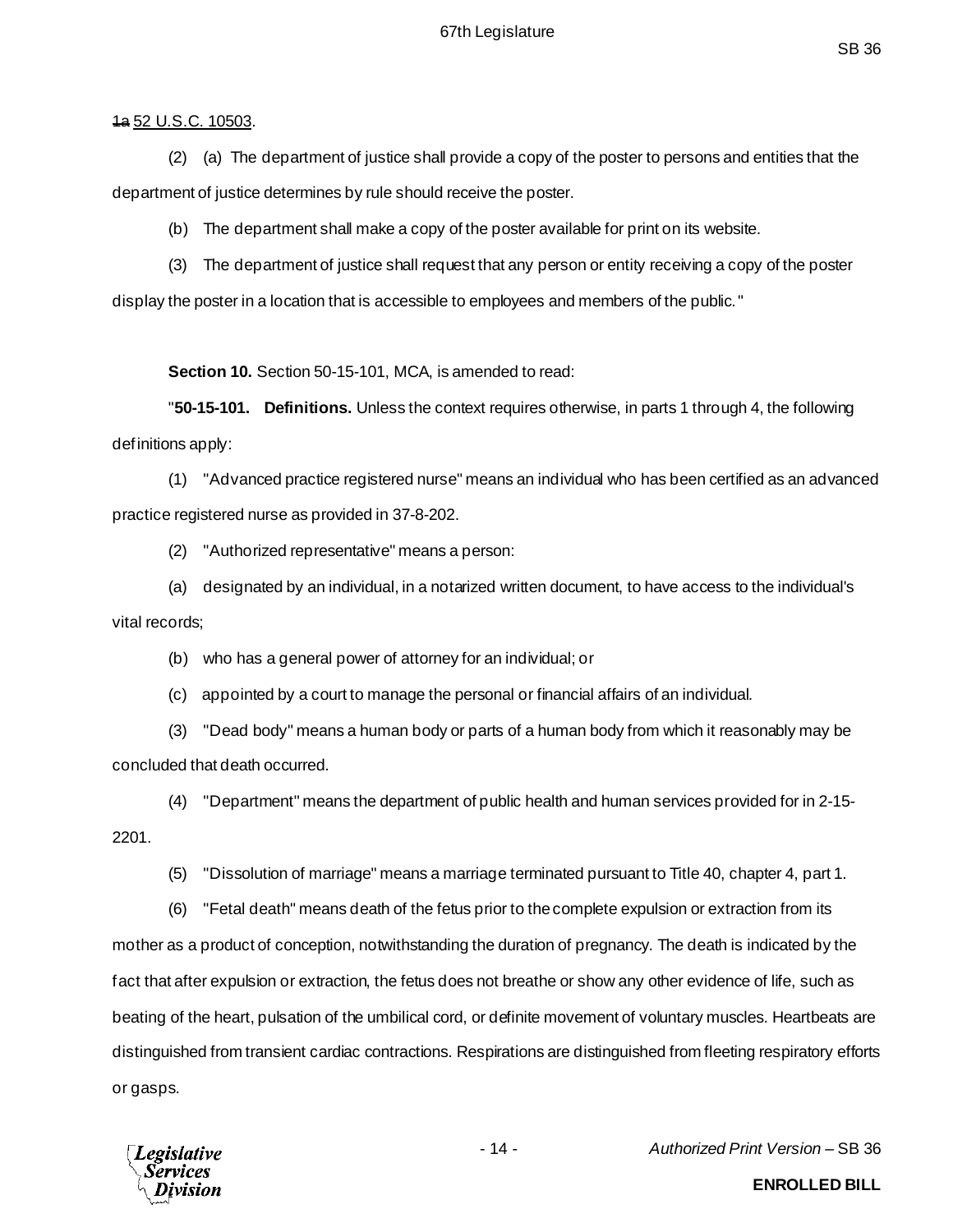(7) "Final disposition" means the burial, interment, cremation, removal from the state, or other authorized disposition of a dead body or fetus.

(8) "Invalid marriage" means a marriage decreed by a district court to be invalid for the reasons contained in 40-1-402.

(9) "Live birth" means the complete expulsion or extraction from the mother as a product of conception, notwithstanding the duration of pregnancy. The birth is indicated by the fact that after expulsion or extraction, the child breathes or shows any other evidence of life, such as beating of the heart, pulsation of the umbilical cord, or definite movement of voluntary muscles. Heartbeats are distinguished from transient cardiac contractions. Respirations are distinguished from fleeting respiratory efforts or gasps.

(10) "Local registrar" means a person appointed by the department to act as its agent in administering this chapter in the area set forth in the letter of appointment.

(11) "Person in charge of disposition of a dead body" means a person who places or causes a dead body or the ashes after cremation to be placed in a grave, vault, urn, or other receptacle or otherwise disposes of the body or fetus and who is a funeral director Hicensed under Title 37, chapter 191, an employee acting for a funeral director, or a person who first assumes custody of a dead body or fetus.

(12) "Physician" means a person legally authorized to practice medicine in this state.

(13) "Registration" means the process by which vital records are completed, filed, and incorporated into the official records of the department.

(14) "Research" means a systematic investigation designed primarily to develop or contribute to generalizable knowledge.

(15) (a) "Stillbirth" means a fetal death occurring after a minimum of 20 weeks of gestation.

(b) The term does not include an abortion, as defined in 50-20-104.

(16) "System of vital statistics" means the registration, collection, preservation, amendment, and certification of vital records. The term includes the collection of reports required by this chapter and related activities, including the tabulation, analysis, publication, and dissemination of vital statistics.

(17) "Vital records" means certificates or reports of birth, death, fetal death, marriage, and dissolution of marriage and related reports.

(18) "Vital statistics" means the data derived from certificates or reports of birth, death, fetal death,



- 15 - *Authorized Print Version* – SB 36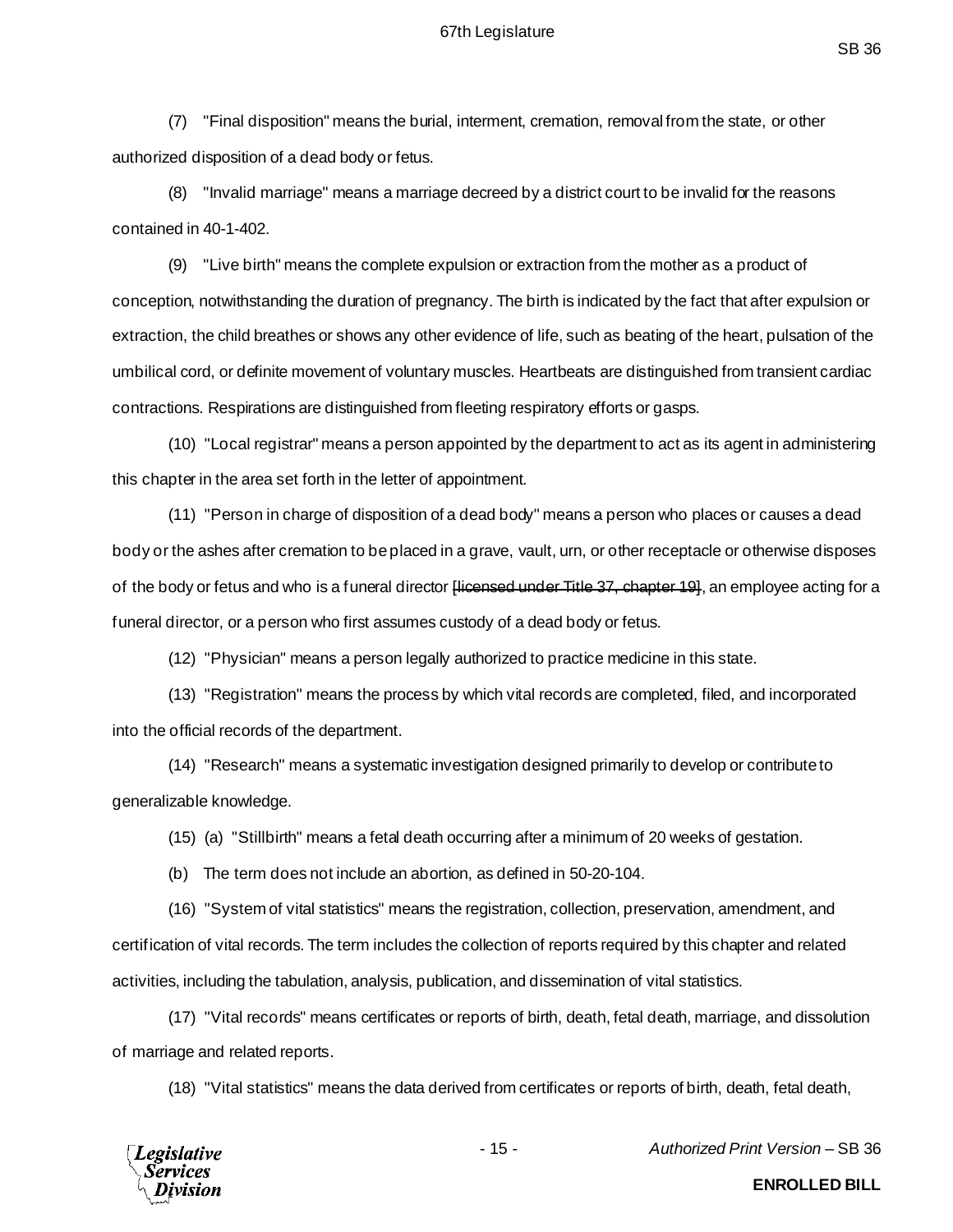induced termination of pregnancy, marriage, and dissolution of marriage and related reports."

**Section 11.** Section 69-3-308, MCA, is amended to read:

"**69-3-308. Disclosure of taxes and fees paid by customers of public utility -- automatic rate adjustment and tracking for taxes and fees.** (1) A public utility may separately disclose in a customer's bill the amount of state and local taxes and fees assessed against the public utility that the customer is paying.

(2) (a) (i)  $E \xrightarrow{K} E$  as provided in 15-72-601,  $E \xrightarrow{X} E$  as provided in 15-72-601, the commission shall allow a public utility to file rate schedules containing provisions for the automatic adjustment and tracking of Montana state and local taxes and fees, except state income tax, paid by the public utility. The resulting rate schedule changes must include:

(A) adjustments for the net change in federal and state income tax liability caused by the deductibility of state and local taxes and fees;

(B) retroactive tax adjustments; and

(C) adjustments related to the resolution of property taxes paid under protest.

(ii) The rate schedules must include provisions for annual rate adjustments, including both tax increases and decreases.

(b) The amended rates must automatically go into effect on January 1 following the date of change in taxes paid on an interim basis, subject to any adjustments determined in subsection (2)(c).

(c) The amended rate schedule must be filed with the commission on or before the effective date of the change in taxes paid, and if the commission determines that the revised rate schedule is in error, the commission may, within 45 days of receipt of the revised rate schedule, ask for comment and order the public utility to address any errors or omissions including, if necessary, any refunds due customers.

(d) Failure of the commission to issue an order pursuant to subsection (2)(c) is considered approval on the part of the commission.

(e) A public utility may challenge an order issued by the commission under subsection (2)(c) in accordance with the provisions of 69-3-401 through 69-3-405."

**Section 12.** Section 80-8-209, MCA, is amended to read:

**Legislative** Services

- 16 - *Authorized Print Version* – SB 36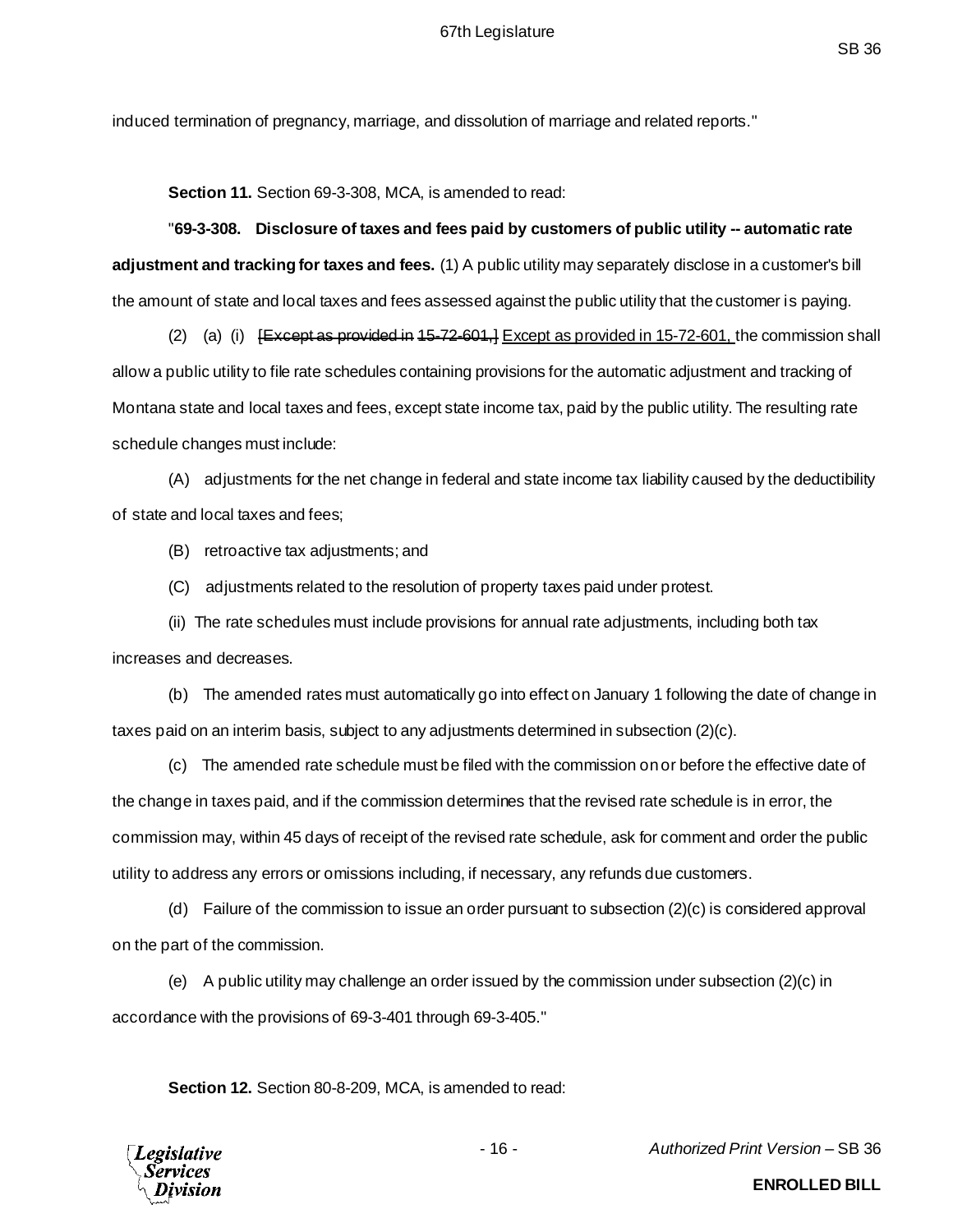"**80-8-209. Farm applicators.** (1) Farm applicators shall obtain a special-use permit prior to purchasing and using a pesticide designated by the department as a restricted-use pesticide. The fee for the permit is \$45. The special-use permit is effective for 5 calendar years. The department may establish a staggered years system of issuing permits. Revenue generated by the permit fee must be expended in the following manner:

(a) \$15 to the department to administer the permitting program;

(b) \$5 to the Montana state university-Bozeman extension service:

(i) to train extension service agents regarding farm pesticide applicator certification and training; and

(ii) to operate farm pesticide applicator certification and training programs; and

(c) \$25 to the cooperative extension service for conducting farm pesticide applicator certification and training programs.

(2) Restricted pesticides may not be utilized by farm applicators or their employees except for the purpose of producing or protecting an agricultural commodity on property owned, leased, or rented by the applicator.

(3) Farm applicators shall qualify for their first permit by either passing a graded written examination or attending a training course approved by the department and then taking an ungraded written examination. The examinations and course must meet the minimum certification standards and procedures established by the environmental protection agency except as otherwise provided by this chapter.

(4) The department may require farm applicators to attend a mandatory training session and pass a written examination for those restricted pesticides that are extremely toxic or for which an effective antidote is not available. The department may require farm applicators handling these pesticides to maintain use records.

(5) The department shall require farm applicators to requalify for renewal of the 5-year permit by attending an approved training program. The department shall establish by rule a uniform system of administering the recertification training program. Online recertification training for farm applicators in order to fulfill all recertification requirements must be available to farm applicators. The department and the Montana state university-Bozeman extension service shall enter into a cooperative agreement to establish an online training program for farm applicators. The department may credit only training related to the standards set forth in subsection (4).



- 17 - *Authorized Print Version* – SB 36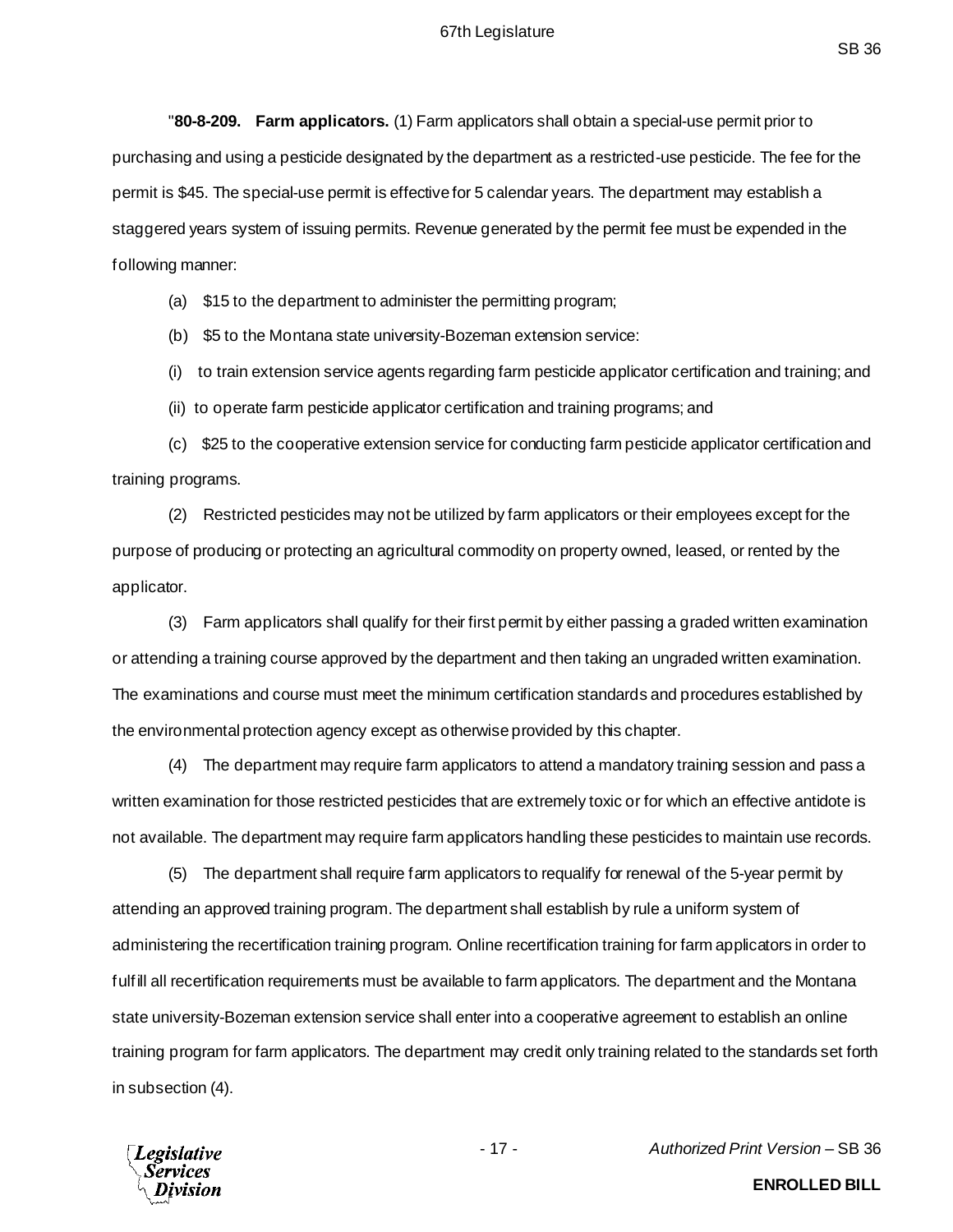(6) Provisions of this chapter relating to certification of farm applicators do not apply to a farm applicator applying nonrestricted pesticides on the applicator's own land or on lands of neighbors if the farm applicator:

(a) operates farm property and operates and maintains pesticide application equipment primarily for the applicator's own use;

(b) is not regularly engaged in the business of applying pesticides for hire and does not represent to the public that the farm applicator is a pesticide applicator;

(c) operates pesticide application equipment only in the vicinity of the applicator's own property and for the accommodation of immediate neighbors.

(7) (a) The department shall assess an additional permit fee of \$15 on farm applicators to fund the waste pesticide and pesticide container collection, disposal, and recycling program.

(b) Farm applicators must be assessed the fee at the beginning of the next 5-year permit renewal period. The department may assess a prorated fee for a farm applicator becoming licensed within a 5-year permit renewal period.

(c) Fees collected under this subsection (7) must be deposited in the state special revenue account pursuant to 80-8-112.

(8) On or before September 1, 2020, the department shall provide the economic affairs interim committee with a report in accordance with 5-11-210 on recertification requirements and efforts to initiate online training."

**Section 13.** Section 90-9-502, MCA, is amended to read:

"**90-9-502. (Temporary) Eligibility -- amount of loan repayment assistance.** (1) A farmer is

qualified for loan repayment assistance if the farmer:

- (a) is a resident of Montana whose primary occupation is to operate a farm;
- (b) has graduated from a postsecondary institution as defined in 20-26-603 with an associate degree

or a baccalaureate degree; and

[(c) has undertaken the primary occupation of operating a farm within the applicable time period specified in 90-9-103(8)(c);] and



- 18 - *Authorized Print Version* – SB 36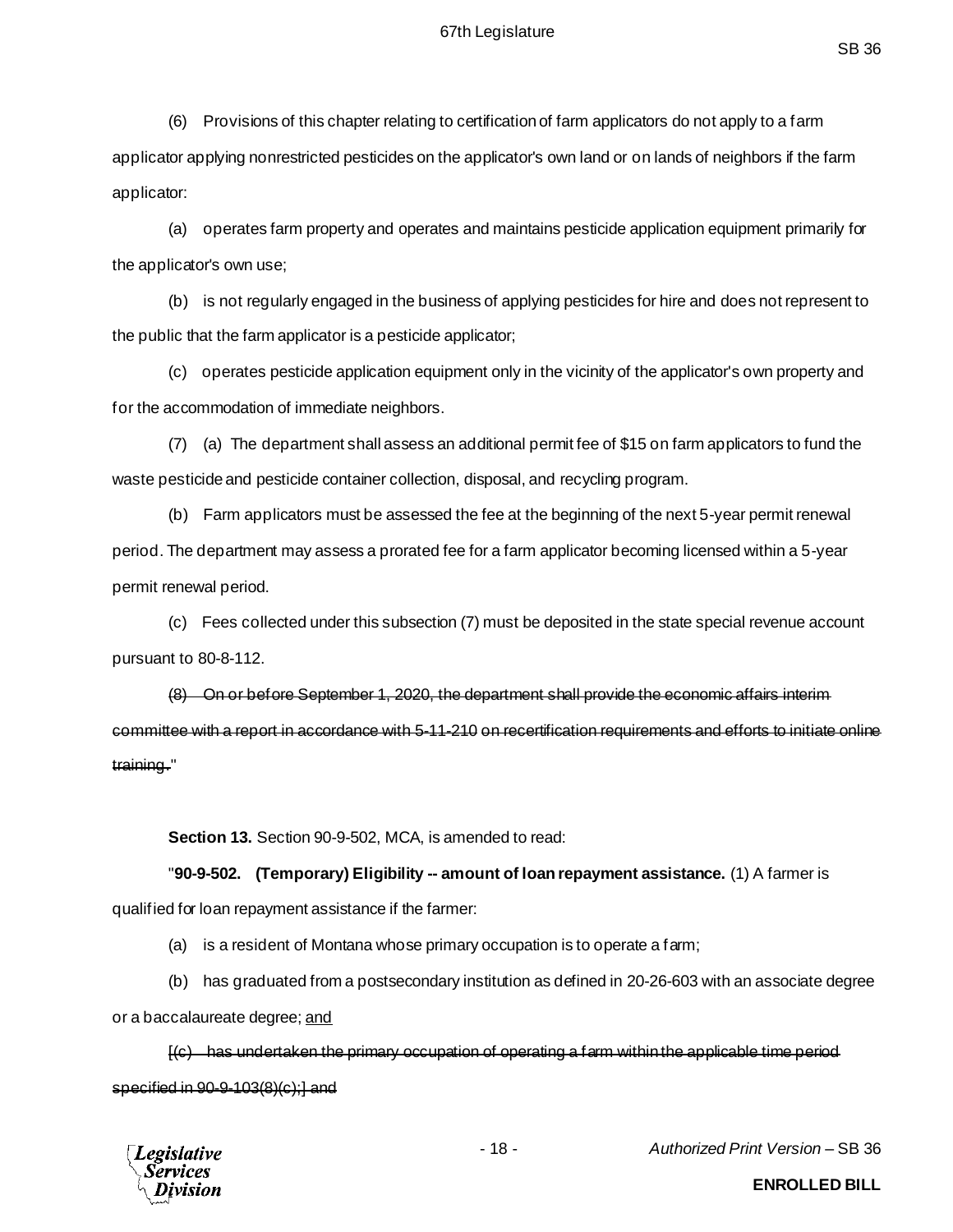$\frac{d}{dx}$  commits to operate the farm for at least 5 years after applying for loan repayment assistance pursuant to this part.

(2) A farmer who is qualified pursuant to subsection (1) is eligible for loan repayment assistance for up to a maximum of 5 years.

(3) The total amount of loan repayment assistance for an eligible qualified farmer may not exceed 50% of the total amount of educational loans outstanding on the application date for loan repayment assistance.

(4) A farmer who qualifies for and receives loan repayment assistance shall repay that assistance if the farmer ceases to operate the farm before the end of the 5-year commitment. (Terminates June 30, 2029- sec. 16, Ch. 439, L. 2019.)"

**Section 14. Directions to code commissioner.** The code commissioner is directed to implement 1- 11-101(2)(g)(ii) by correcting any clearly inaccurate references to other sections of the Montana Code Annotated contained in material enacted by the 67th legislature and previous legislatures.

- END -

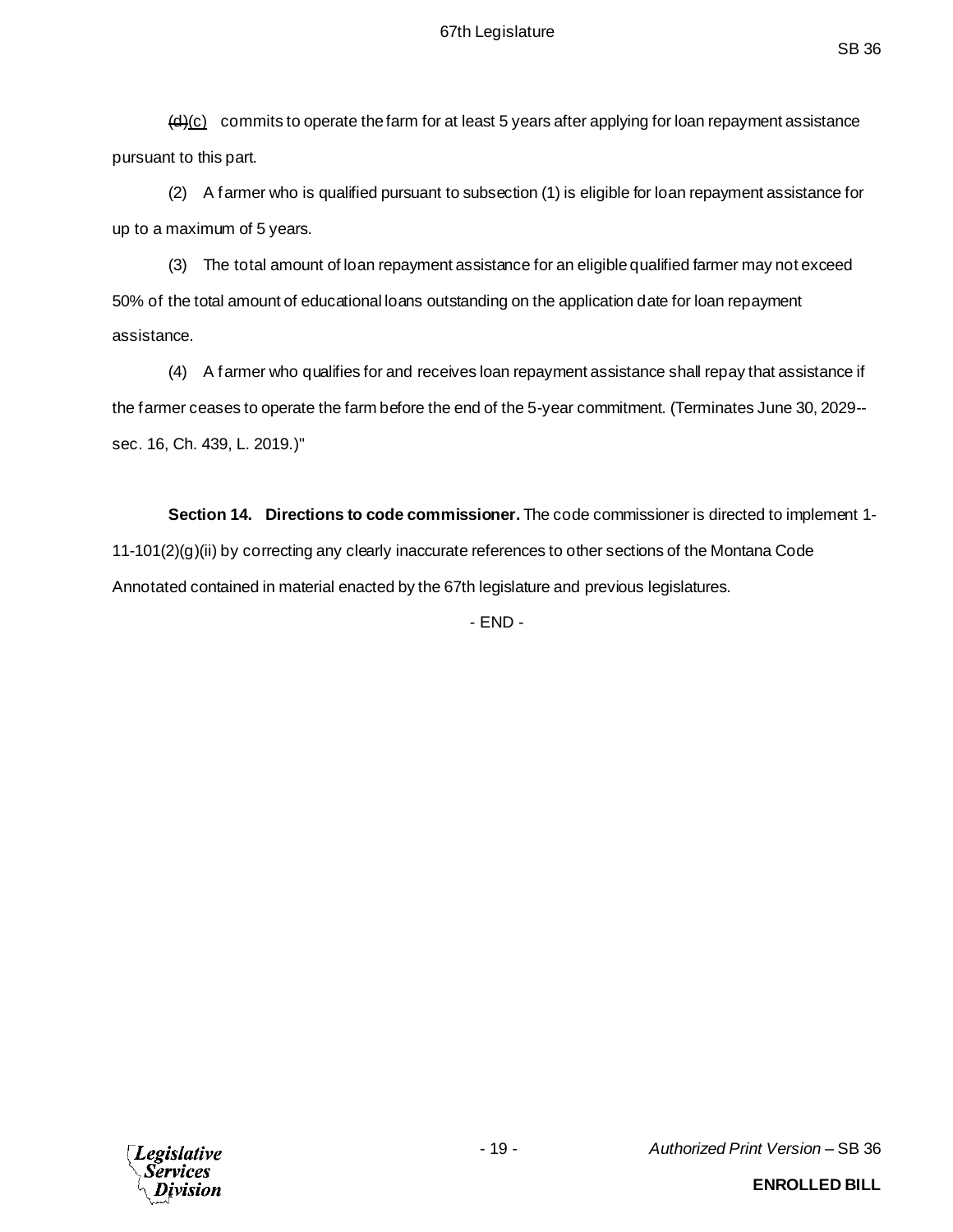I hereby certify that the within bill,

SB 36, originated in the Senate.

Secretary of the Senate

President of the Senate

| Signed this | day   |
|-------------|-------|
|             |       |
| Ωf          | 2021. |

\_\_\_\_\_\_\_\_\_\_\_\_\_\_\_\_\_\_\_\_\_\_\_\_\_\_\_\_\_\_\_\_\_\_\_\_\_\_\_\_\_\_\_

\_\_\_\_\_\_\_\_\_\_\_\_\_\_\_\_\_\_\_\_\_\_\_\_\_\_\_\_\_\_\_\_\_\_\_\_\_\_\_\_\_\_\_

Speaker of the House

| Signed this | day  |
|-------------|------|
| Ωf          | 2021 |

\_\_\_\_\_\_\_\_\_\_\_\_\_\_\_\_\_\_\_\_\_\_\_\_\_\_\_\_\_\_\_\_\_\_\_\_\_\_\_\_\_\_\_